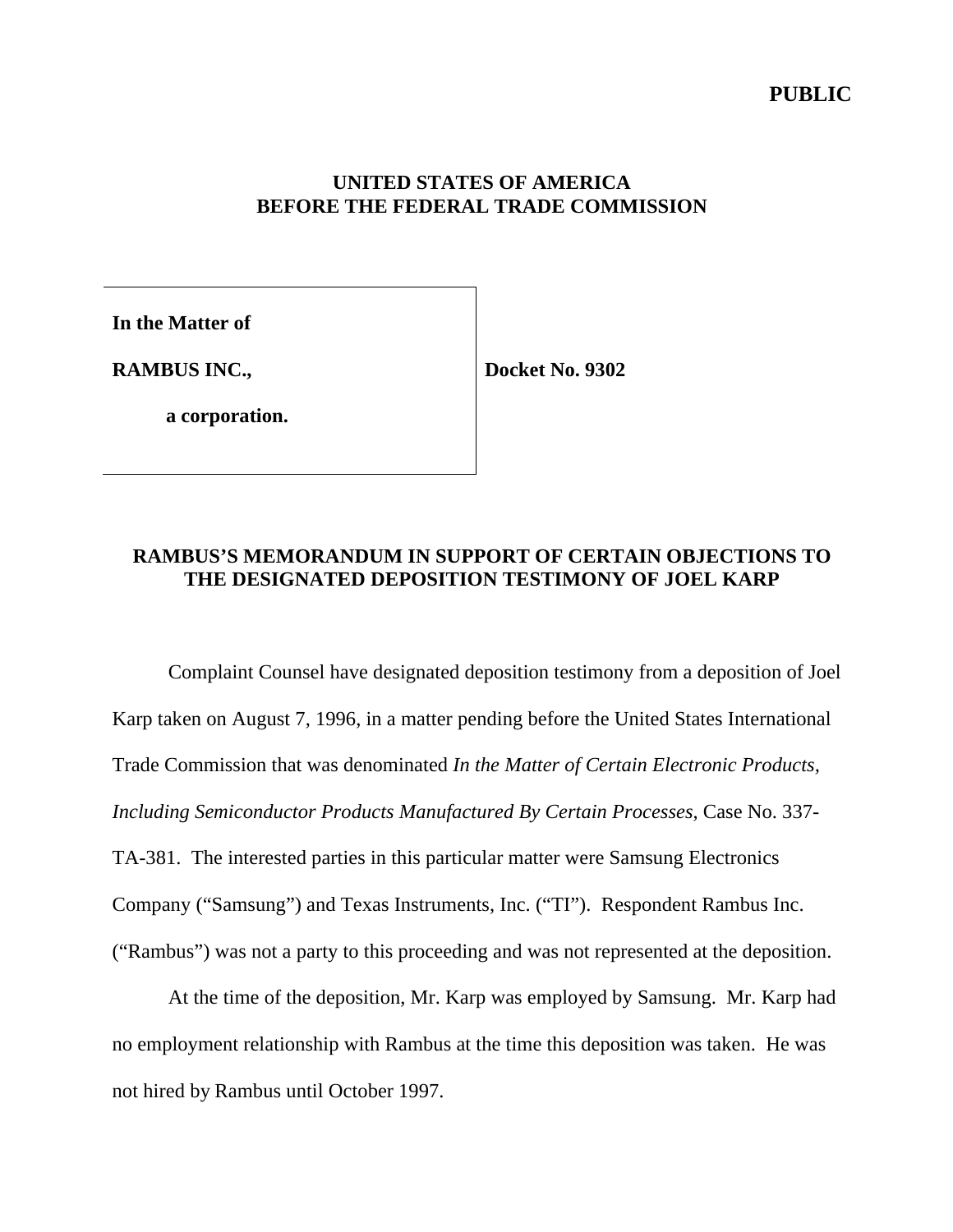Since Mr. Karp is available to testify at this proceeding in person, his deposition testimony is admissible only to the extent that the testimony comes within the provisions of 16 C.F.R. § 3.33(g)(1)(ii), which provides that "[t]he deposition of a party or of anyone who at the time of taking the deposition was an officer, director, or managing agent, or a person designated to testify on behalf of a public or private corporation, partnership or association which is a party, or of an official or employee (other than a special employee) of the Commission, may be used by an adverse party for any purpose." When Complaint Counsel were arguing for the right to introduce Mr. Karp's deposition testimony under this provision, they argued that depositions taken of Mr. Karp after Mr. Karp left Rambus's employ should be admitted because Mr. Karp was effectively a managing agent at that time. They did not mention the 1996 ITC deposition of Mr. Karp in their argument, and of course their stated justification for admitting the later depositions cannot apply to that 1996 deposition. In other words, because Mr. Karp was an employee of Samsung rather than Rambus at the time of the 1996 deposition, that deposition may not be offered in this proceeding against Rambus.

Complaint Counsel similarly have designated for use in connection with Mr. Karp's deposition testimony a copy of a declaration signed by Mr. Karp in the same ITC proceeding in which he was deposed, which declaration is marked as CX-2957 and CX-2965 (the same document with different exhibit numbers). This declaration is hearsay under Rule 801. It is a written, out-of-court statement made by the declarant that is being offered in evidence to prove the truth of the matter asserted. It is not inconsistent with any testimony elicited from Mr. Karp in this proceeding and is not admissible as an admission

2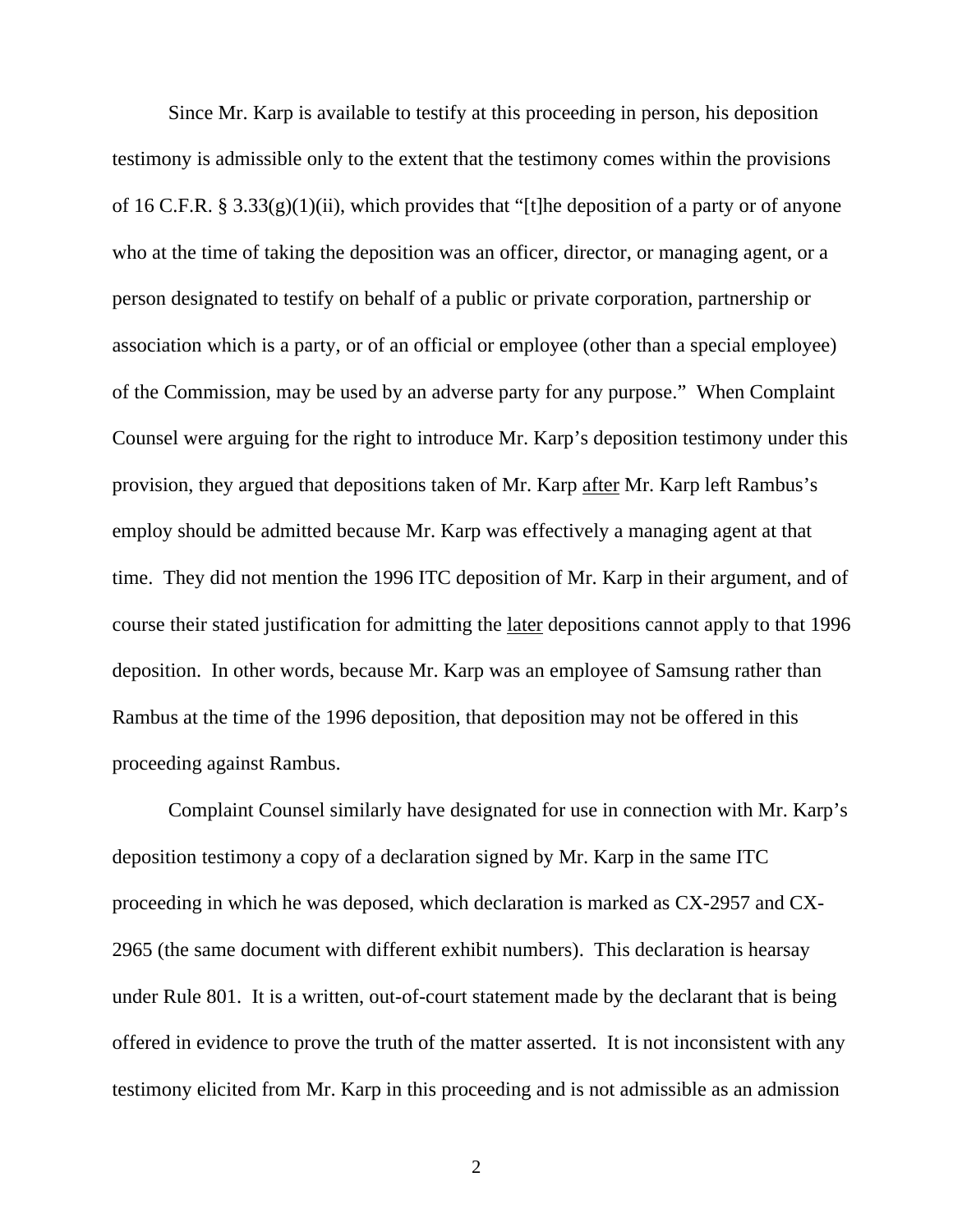by a party, since at the time the declaration was given, Mr. Karp was employed by Samsung. The declaration also does not fall within any of the exceptions set forth in Rule 803. In particular, it is not a record of regularly conducted activities, since the preparation of declarations was not something that was not "a regularly conducted business activity" or something that was part of the "regular practice of that business activity." There has certainly been no evidentiary showing that preparing and signing declarations such as the one in question are part of the regular business activity of Samsung.

The Court thus should not admit the prior declaration of Mr. Karp (CX-2957 and/or CX-2965), or any testimony regarding that declaration.

Complaint Counsel also have designated testimony regarding a brief filed on behalf of Samsung in the same ITC proceeding previously discussed. There is no showing in the record that Mr. Karp was involved in the drafting or review of this brief or that he had ever seen it prior to the time it was shown to him at his deposition. Accordingly, there is no foundation for questions to be propounded to Mr. Karp regarding this particular brief. Furthermore, the statements in the brief are themselves hearsay, since they are out-of-court statements made by Samsung, which is not a party to this proceeding.

3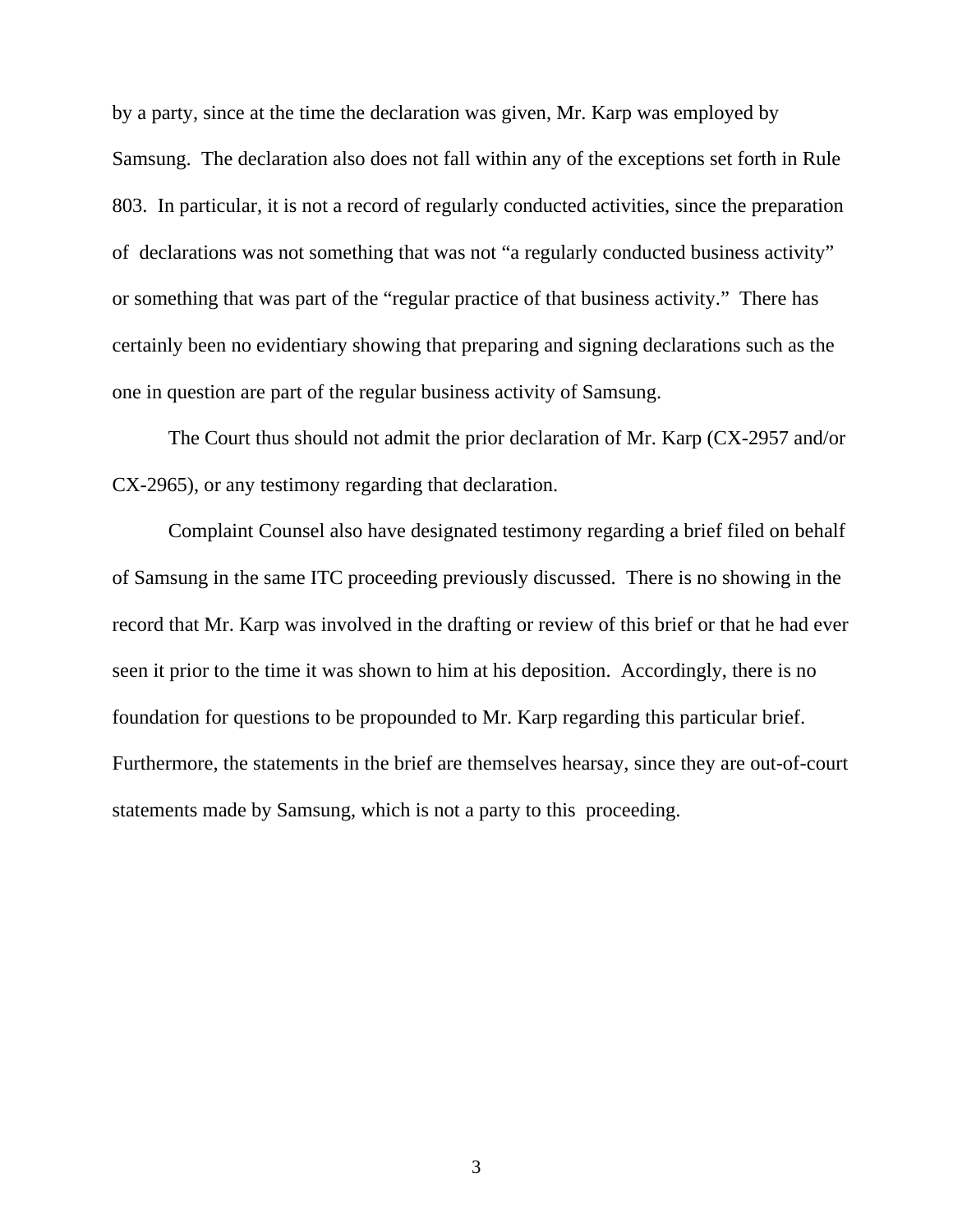Gregory P. Stone Steven M. Perry MUNGER, TOLLES & OLSON LLP 355 South Grand Avenue, 35<sup>th</sup> Floor Los Angeles, California 90071-1560 (213) 683-9100 (213) 687-3702 (facsimile) (202) 663-6158 (202) 457-4943 (facsimile)

\_\_\_\_\_\_\_\_\_\_\_\_\_\_\_\_\_\_\_\_\_\_\_\_\_\_\_\_\_\_\_\_\_\_\_\_\_\_\_\_

A. Douglas Melamed Kenneth A. Bamberger WILMER, CUTLER & PICKERING 2445 M Street, N.W. Washington, D.C. 20037 (202) 663-6000

Sean C. Cunningham John M. Guaragna GRAY, CARY, WARE & FREIDENRICH LLP 401 "B" Street, Suite 2000 San Diego, California 92101 (619) 699-2700

Attorneys for Respondent Rambus Inc.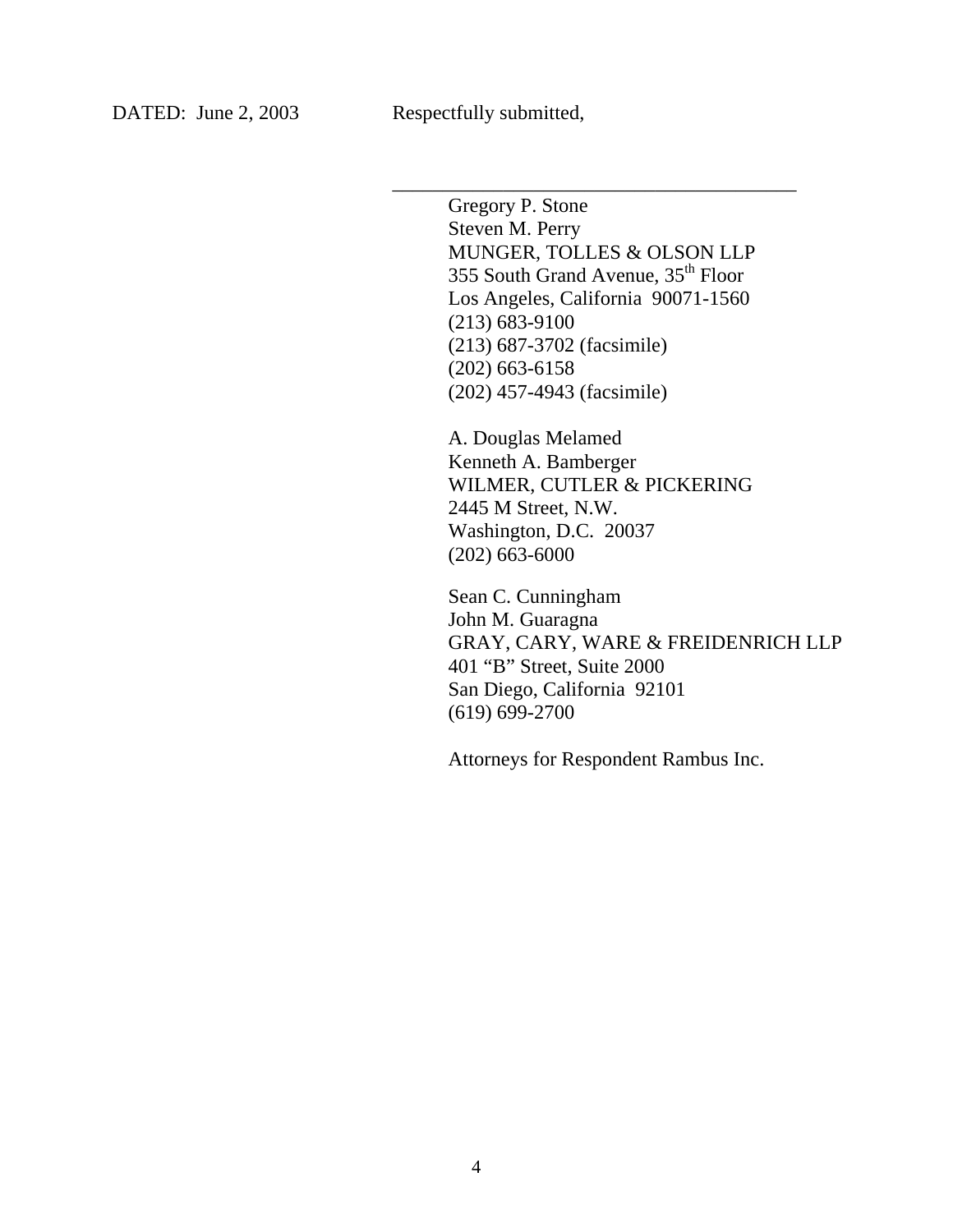### UNITED STATES OF AMERICA

### BEFORE THE FEDERAL TRADE COMMISSION

)

)

In the Matter of

RAMBUS INCORPORATED,  $($ a corporation.

) Docket No. 9302

#### **CERTIFICATE OF SERVICE**

I, James M. Berry, hereby certify that on June 2, 2003, I caused a true and correct copy of *Rambus's Memorandum in Support of Certain Objections to the Designated Deposition Testimony of Joel Karp* to be served on the following persons by hand delivery:

Hon. Stephen J. McGuire M. Sean Royall, Esq. Federal Trade Commission Federal Trade Commission Room H-112 Room H-372 Washington, D.C. 20580 Washington, D.C. 20580

Donald S. Clark, Secretary Malcolm L. Catt, Esq. Federal Trade Commission Attorney Room H-159 Federal Trade Commission 600 Pennsylvania Avenue, N.W. 601 New Jersey Avenue, N.W. Washington, D.C. 20580 Washington, D.C. 20001

Richard B. Dagen, Esq. Assistant Director Bureau of Competition Federal Trade Commission 601 New Jersey Avenue, N.W. Washington, D.C. 20001

Chief Administrative Law Judge Deputy Director, Bureau of Competition 600 Pennsylvania Avenue, N.W. 600 Pennsylvania Avenue, N.W.

James M. Berry